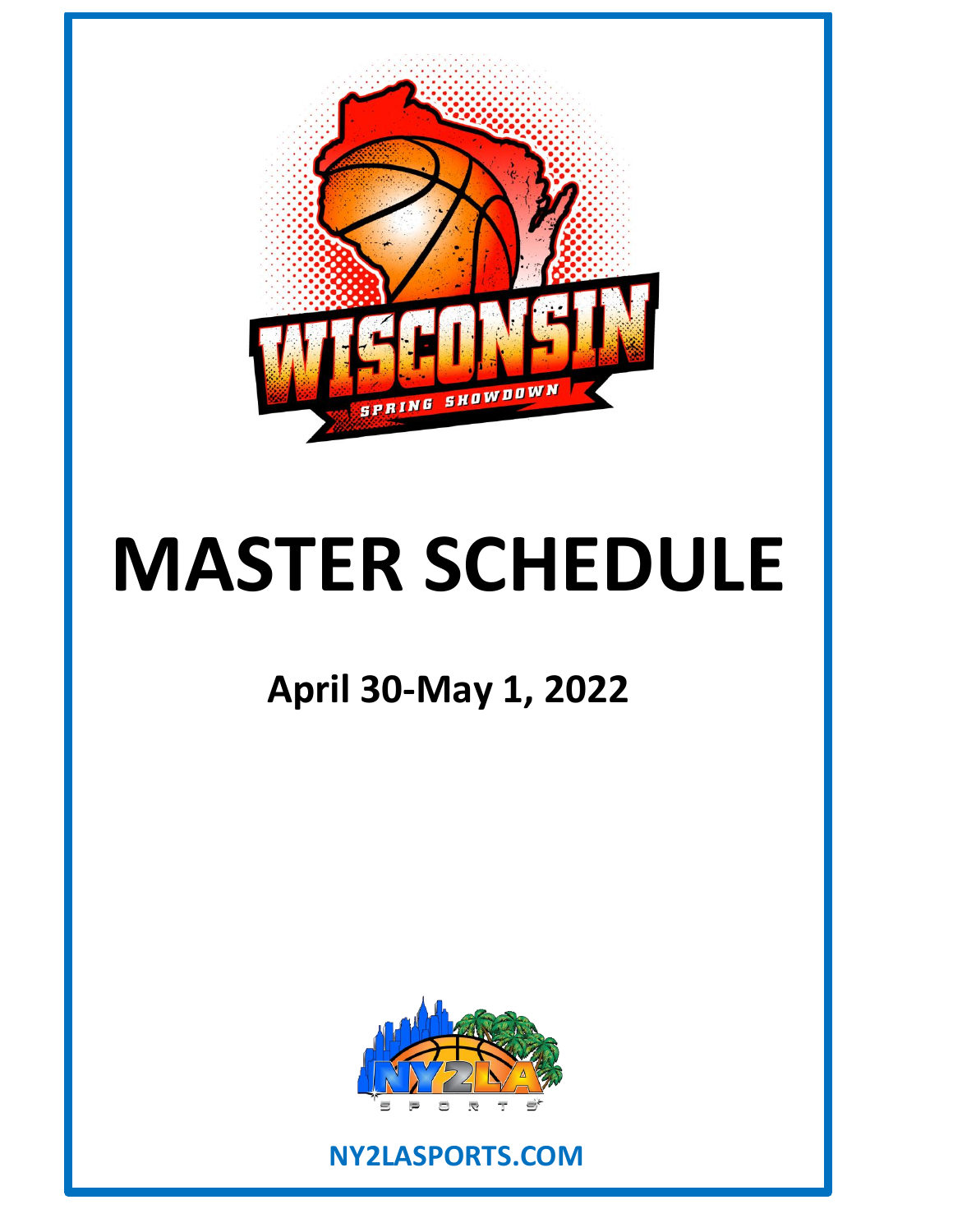

#### **WI SPRING SHOWDOWN SATURDAY APRIL 30, 2022 MASTER SCHEDULE NY2LASPORTS.COM**



**HOMESTEAD HIGH SCHOOL - 5000 W. MEQUON RD, MEQUON, WI 53092**

## *HOMESTEAD HIGH SCHOOL*

| <b>TIME</b> | <b>COURT 1</b>       | <b>COURT 2</b>       | <b>COURT 3</b>       | <b>COURT 4</b>       | <b>COURT 5</b>       | <b>COURT 6</b>       |
|-------------|----------------------|----------------------|----------------------|----------------------|----------------------|----------------------|
| 9:00 AM     | 13U B1 vs. C1        | 13U A1 va. A2        | <b>14U C2 vs. D2</b> | 13U B2 vs. C2        | <b>14U A1 vs. B1</b> | 14U A2 vs. B2        |
| 10:00 AM    | 15U E2 vs. F2        | 15U E1 vs. F1        | 15U C1 vs. D1        | 14U C1 vs. D1        | 15U A1 vs. B1        | <b>15U A2 vs. B2</b> |
| 11:00 AM    | <b>16U Game E</b>    | <b>16U Game C</b>    | <b>16U Game D</b>    | 15U C2 vs. D2        | 16U Game A           | 16U Game B           |
|             |                      |                      |                      |                      |                      |                      |
| 12:00 PM    | <b>16U Game G</b>    | <b>16U Game F</b>    | 17U Game E           | <b>16U Game H</b>    | 17U Game A           | 17U Game D           |
| 1:00 PM     | 17U Game G           | 17U Game F           | 17U Game H           | 13U B1 vs. B2        | 17U Game B           | 17U Game C           |
| 2:00 PM     | 13U A1 vs. A3        | <b>14U C1 vs C2</b>  | <b>14U D1 vs. D2</b> | 13U C1 vs. C2        | <b>14U A1 vs. A2</b> | 14U B1 vs. B2        |
| 3:00 PM     | 15U F1 vs. F2        | 15U B1 vs. B2        | 15U E1 vs. E2        | 15U D1 vs. D2        | 15U A1 vs. A2        | 15U C1 vs. C2        |
| 4:00 PM     | <b>16U Playoff 2</b> | <b>16U Playoff 4</b> | 16U Playoff 5        | <b>16U Playoff 3</b> | <b>16U Playoff 1</b> | 16U Playoff 8        |
| 5:00 PM     | 16U Playoff 7        | 17U Playoff 2        | 17U Playoff 3        | 13U A2 vs. A3        | 17U Playoff 1        | 17U Playoff 4        |
| 6:00 PM     | 16U Playoff 6        | 17U Playoff 6        | 17U Playoff 7        | 15U Playoff 2        | 17U Playoff 8        | 17U Playoff 5        |
| 7:00 PM     | 13U Playoff 1        | 13U Playoff 2        | 15U Playoff 1        | 13U Playoff 3        | 15U Playoff 3        | 15U Playoff 4        |
| 8:00 PM     | 16U Playoff 16       | 16U Playoff 17       | 16U Playoff 18       | 16U Playoff 19       | 17U Playoff 16       | 17U Playoff 17       |

**Teams listed 2nd/on the bottom of the bracket are the home team and wear white uniforms** 



| 13U/7th    |  |
|------------|--|
| 14U/8th    |  |
| <b>15U</b> |  |
| <b>16U</b> |  |
| <b>17U</b> |  |

**#NY2LASPORTS**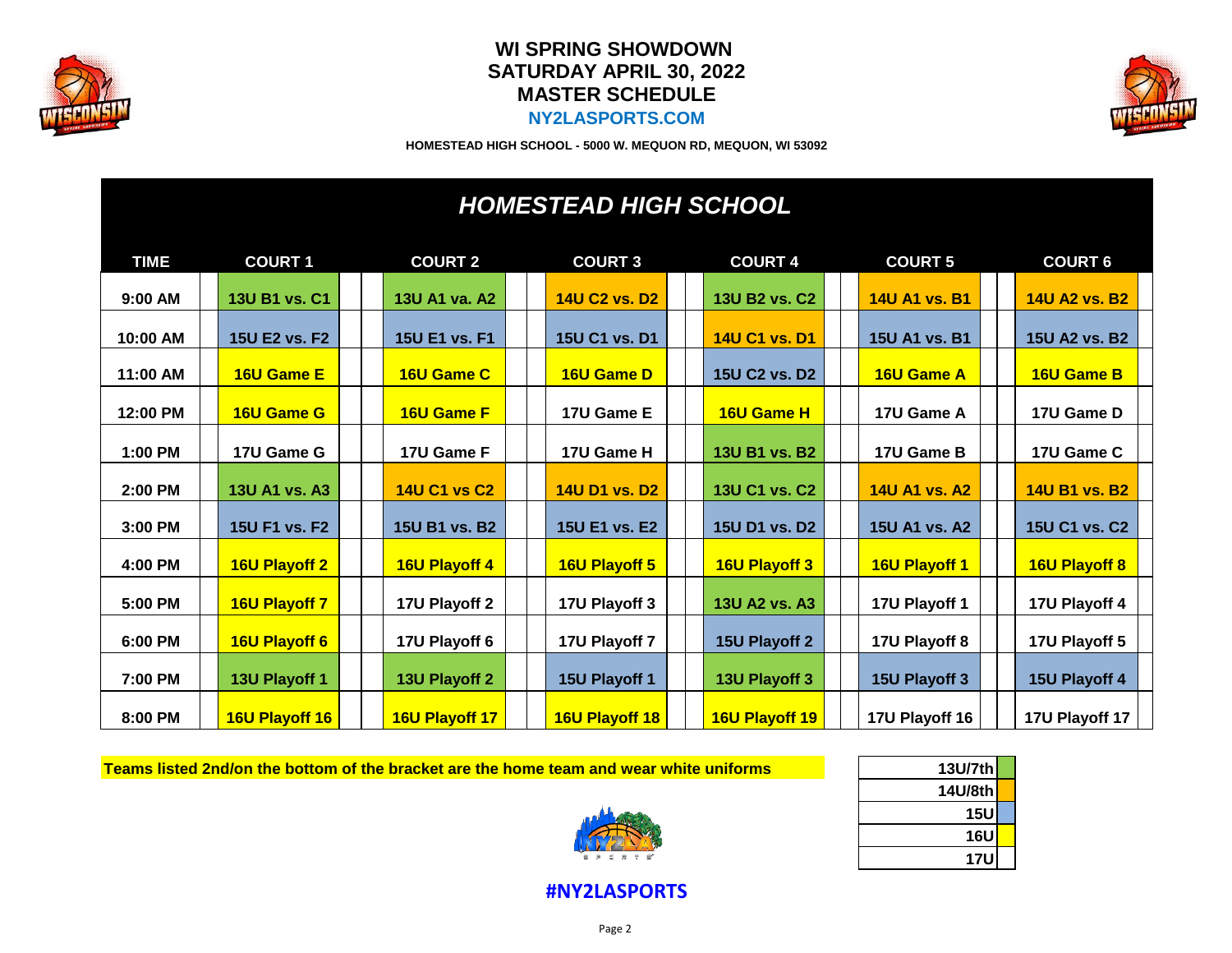

#### **WI SPRING SHOWDOWN SUNDAY MAY 1, 2022 MASTER SCHEDULE NY2LASPORTS.COM**



**HOMESTEAD HIGH SCHOOL - 5000 W. MEQUON RD, MEQUON, WI 53092**

| <b>HOMESTEAD HIGH SCHOOL</b> |  |                       |  |                       |  |                       |  |                      |  |                       |                       |
|------------------------------|--|-----------------------|--|-----------------------|--|-----------------------|--|----------------------|--|-----------------------|-----------------------|
| TIME                         |  | <b>COURT 1</b>        |  | <b>COURT 2</b>        |  | <b>COURT 3</b>        |  | <b>COURT 4</b>       |  | <b>COURT 5</b>        | <b>COURT 6</b>        |
| $9:00$ AM                    |  | <b>14U Playoff 2</b>  |  | 17U Playoff 18        |  | 17U Playoff 19        |  | <b>14U Playoff 3</b> |  | 16U Playoff 10        | 16U Playoff 11        |
| 10:00 AM                     |  | 14U Playoff 1         |  | 15U Playoff 6         |  | 15U Playoff 7         |  | <b>14U Playoff 4</b> |  | 16U Playoff 9         | <b>16U Playoff 12</b> |
| 11:00 AM                     |  | 13U Playoff 4         |  | 15U Playoff 8         |  | 15U Playoff 5         |  | 13U Playoff 5        |  | 17U Playoff 9         | 17U Playoff 10        |
| 12:00 PM                     |  | <b>16U Playoff 20</b> |  | <b>14U Playoff 5</b>  |  | 14U Playoff 6         |  | 16U Playoff 21       |  | 17U Playoff 11        | 17U Playoff 12        |
| 1:00 PM                      |  | 17U Playoff 21        |  | 15U Playoff 9         |  | 15U Playoff 10        |  | 17U Playoff 20       |  | 16U Playoff 13        | <b>16U Playoff 14</b> |
| 2:00 PM                      |  | <b>13U Plat Champ</b> |  | <b>16U Gold Champ</b> |  | <b>14U Plat Champ</b> |  |                      |  | 17U Playoff 13        | 17U Playoff 14        |
| 3:00 PM                      |  |                       |  |                       |  |                       |  |                      |  | <b>16U Plat Champ</b> | <b>15U Plat Champ</b> |
| 4:00 PM                      |  |                       |  |                       |  |                       |  |                      |  | 17U Plat Champ        | 17U Gold Champ        |

| <u>Teams listed 2nd/on the bottom of the bracket are the home team and wear white uniforms </u> |
|-------------------------------------------------------------------------------------------------|
|-------------------------------------------------------------------------------------------------|

| 13U/7th    |
|------------|
| 14U/8th    |
| <b>15U</b> |
| <b>16U</b> |
| <b>17U</b> |



**#NY2LASPORTS**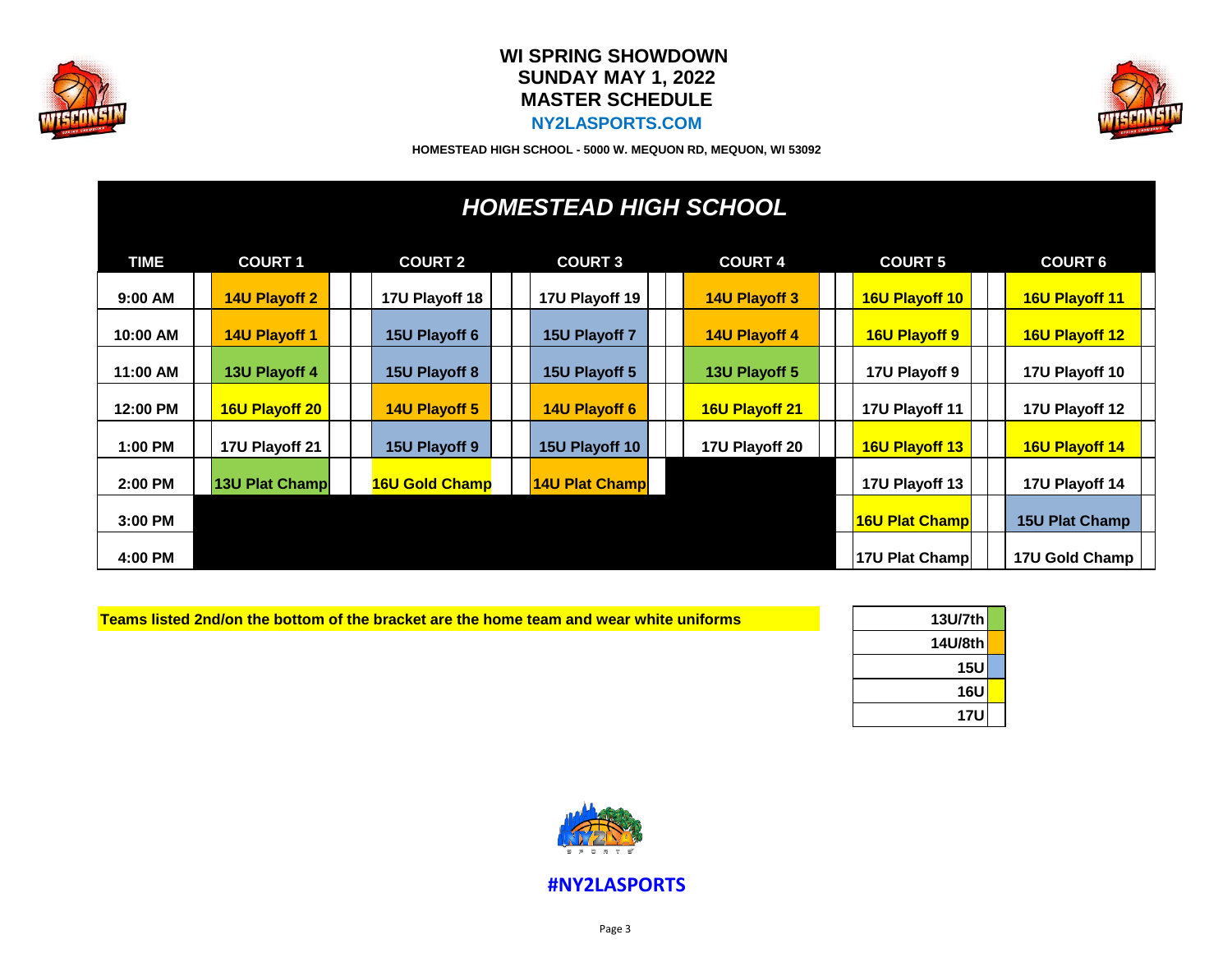

## **2022 WI SPRING SHOWDOWN APRIL 30-MAY 1 17U OPENING ROUND GAMES**



#### **TEAMS LISTED SECOND ARE THE HOME TEAM AND WEAR WHITE UNIFORMS**

| <b>TEAM NAME</b>                         |           | <b>TEAM NAME</b>             | <b>DATE</b> | <b>TIME</b> |              | CT# SCORE |
|------------------------------------------|-----------|------------------------------|-------------|-------------|--------------|-----------|
| <b>GAME A Phenom U-Team Herro EYBL</b>   |           | VS Chapman Basketball McCabe | 4.30.22     | 12:00 PM    | 5            | 60-38     |
| <b>GAME B</b> 24:Up Elliott              | ٧S        | <b>WI Crusaders Premier</b>  | 4.30.22     | 1:00 PM     | 5            | 63-42     |
| <b>GAME C</b> Pro-Lane Team Herro        | ٧S        | <b>ABC Young Lions</b>       | 4.30.22     | 1:00 PM     | 6            | 66-70     |
| <b>GAME D</b>   Movement Hoops           | ٧S        | <b>CBA North BB Academy</b>  | 4.30.22     | 12:00 PM    | 6            | 69-33     |
| <b>GAME E</b> Cream City Chosen          | <b>VS</b> | <b>WI Crusaders Elite</b>    | 4.30.22     | 12:00 PM    | 3            | 60-62     |
| <b>GAME F</b>   WI Dynasty               | <b>VS</b> | <b>WI Focus Premier</b>      | 4.30.22     | $1:00$ PM   | $\mathbf{2}$ | $51 - 31$ |
| <b>GAME G   Chapman Basketball Elite</b> | ٧S        | <b>Heat Elite</b>            | 4.30.22     | 1:00 PM     |              | 68-45     |
| <b>GAME H</b>   WI Swing Kunde           | ٧S        | <b>RIT Elite</b>             | 4.30.22     | $1:00$ PM   | 3            | 55-32     |

#### **GAMES A-H: ALL TEAMS WILL BE SEEDED IN BRACKETS (SEE 17U PLAT/GOLD BRACKETS)**

**HOMESTEAD HIGH SCHOOL - 5000 W. MEQUON RD, MEQUON, WI 53097 FACILITIES:**

**NY2LASPORTS.COM @NY2LASPORTSLIVE #NY2LAWISD2K22 SOCIAL/WEB:**

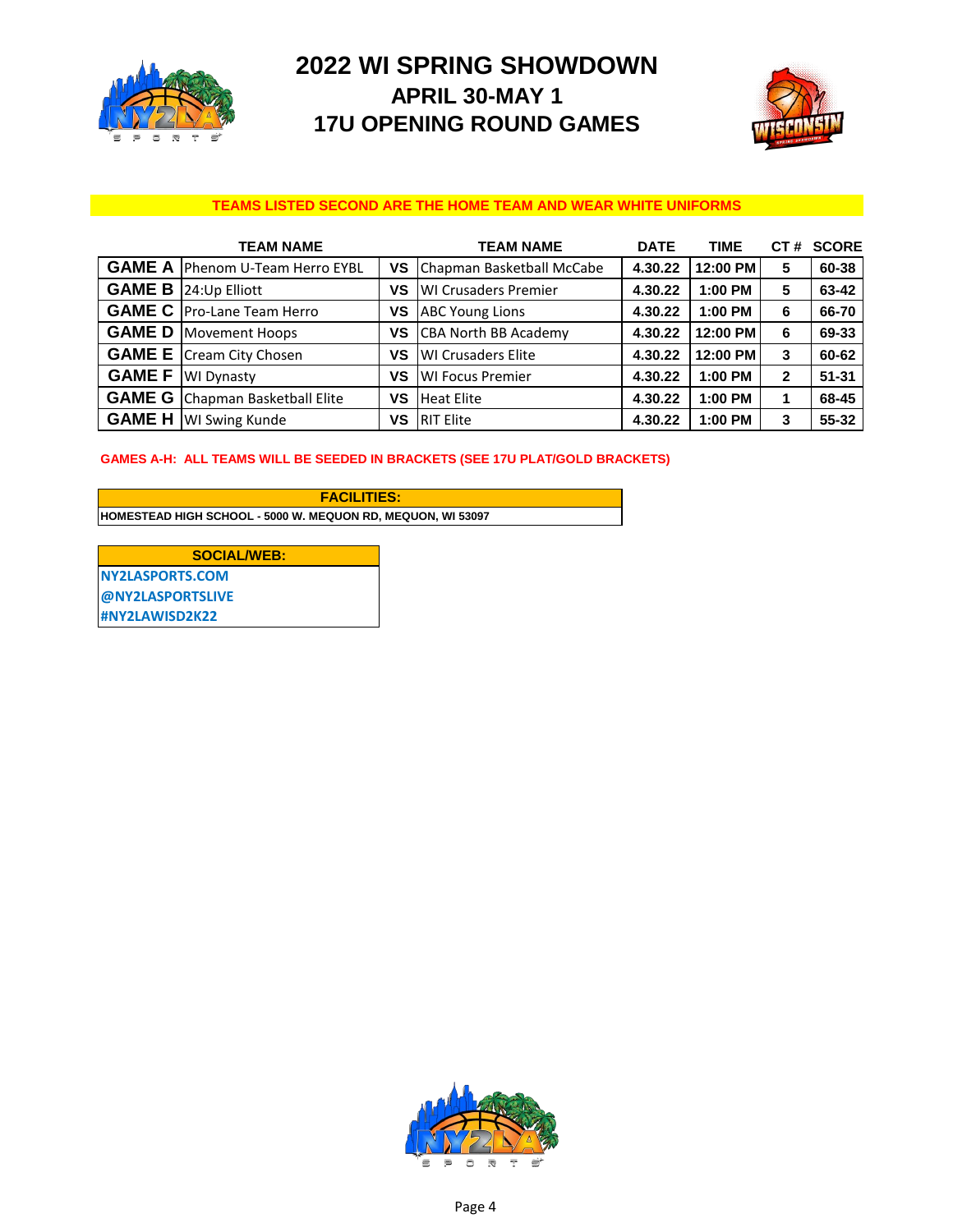



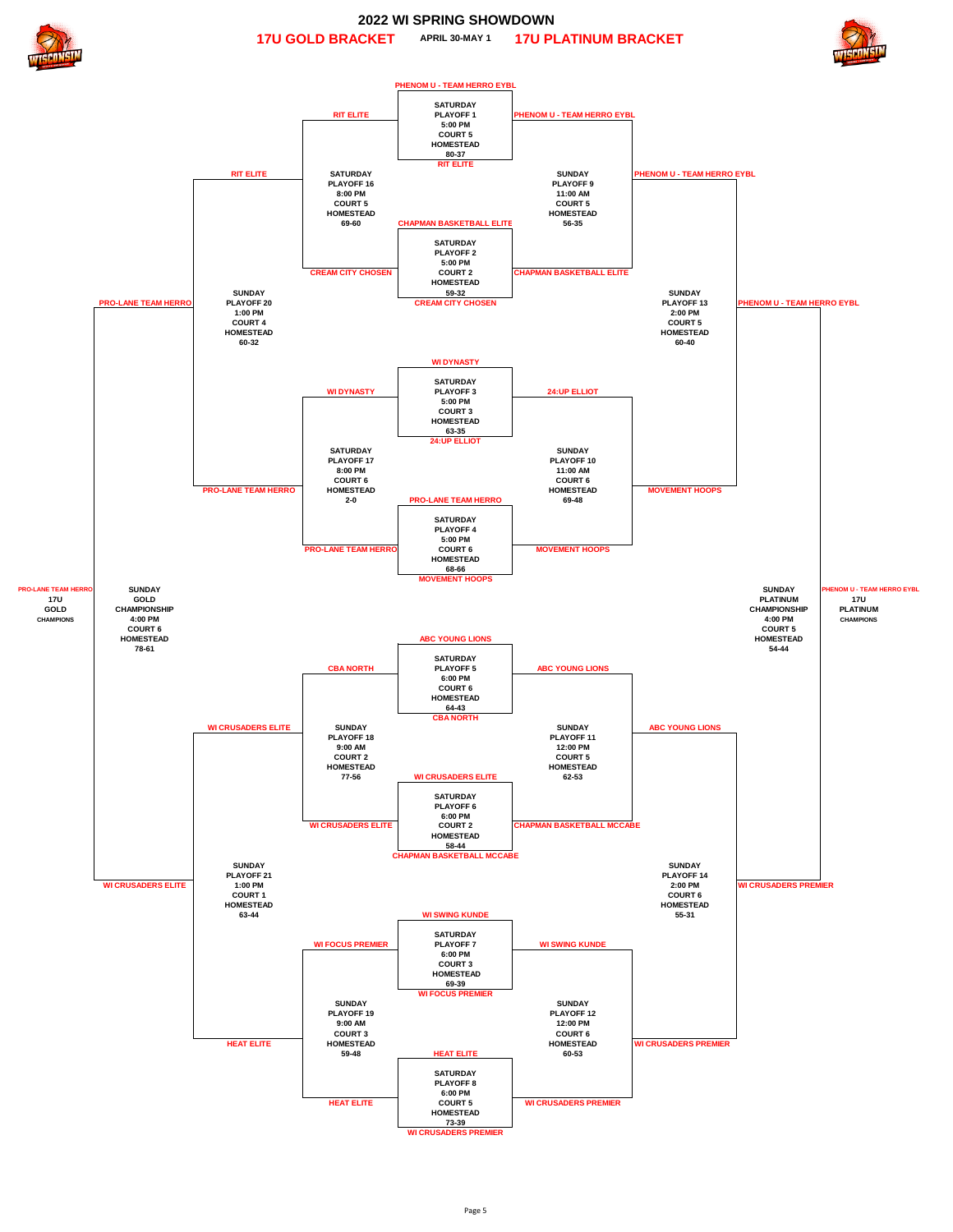

## **2022 WI SPRING SHOWDOWN APRIL 30-MAY 1 16U OPENING ROUND GAMES**



#### **TEAMS LISTED SECOND ARE THE HOME TEAM AND WEAR WHITE UNIFORMS**

| <b>TEAM NAME</b>                            |    | <b>TEAM NAME</b>            | <b>DATE</b> | <b>TIME</b> | <b>CT</b><br># | <b>SCORE</b> |
|---------------------------------------------|----|-----------------------------|-------------|-------------|----------------|--------------|
| <b>GAME A Phenom U-Team Herro EYBL</b>      | ٧S | <b>WI Blizzard Norgaard</b> | 4.30.22     | 11:00 AM    | 5              | 70-54        |
| <b>GAME B</b>   WI Crusaders                | ٧S | Chapman BB Gold Elite       | 4.30.22     | 11:00 AM    | 6              | 57-77        |
| <b>GAME C</b> Phenom U-Team Herro 2025 EYBL | VS | 24: Up Mlachnik             | 4.30.22     | 11:00 AM    | $\mathbf{2}$   | $52 - 24$    |
| <b>GAME D</b> ABC Young Lions               | ٧S | <b>WI Playground MSN</b>    | 4.30.22     | 11:00 AM    | 3              | $61 - 41$    |
| <b>GAME E</b> Closed Gyms WI                | ٧S | WI Blaze Red                | 4.30.22     | 11:00 AM    |                | $50 - 21$    |
| <b>GAME F</b> WI Blaze Inferno              | ٧S | <b>CBA North BB Academy</b> | 4.30.22     | 12:00 PM    | 2              | 68-77        |
| <b>GAME G   Milwaukee Trail Blazers</b>     | ٧S | Chapman BB Black            | 4.30.22     | 12:00 PM    |                | 64-37        |
| <b>GAME H Chapman BB Black Elite</b>        | ٧S | Closed Gyms MKE             | 4.30.22     | 12:00 PM    | 4              | 66-22        |

#### **GAMES A-H: ALL TEAMS WILL BE SEEDED IN BRACKETS (SEE 16U PLAT/GOLD BRACKETS)**

**HOMESTEAD HIGH SCHOOL - 5000 W. MEQUON RD, MEQUON, WI 53097 FACILITIES:**

**NY2LASPORTS.COM @NY2LASPORTSLIVE #NY2LAWISD2K22 SOCIAL/WEB:**

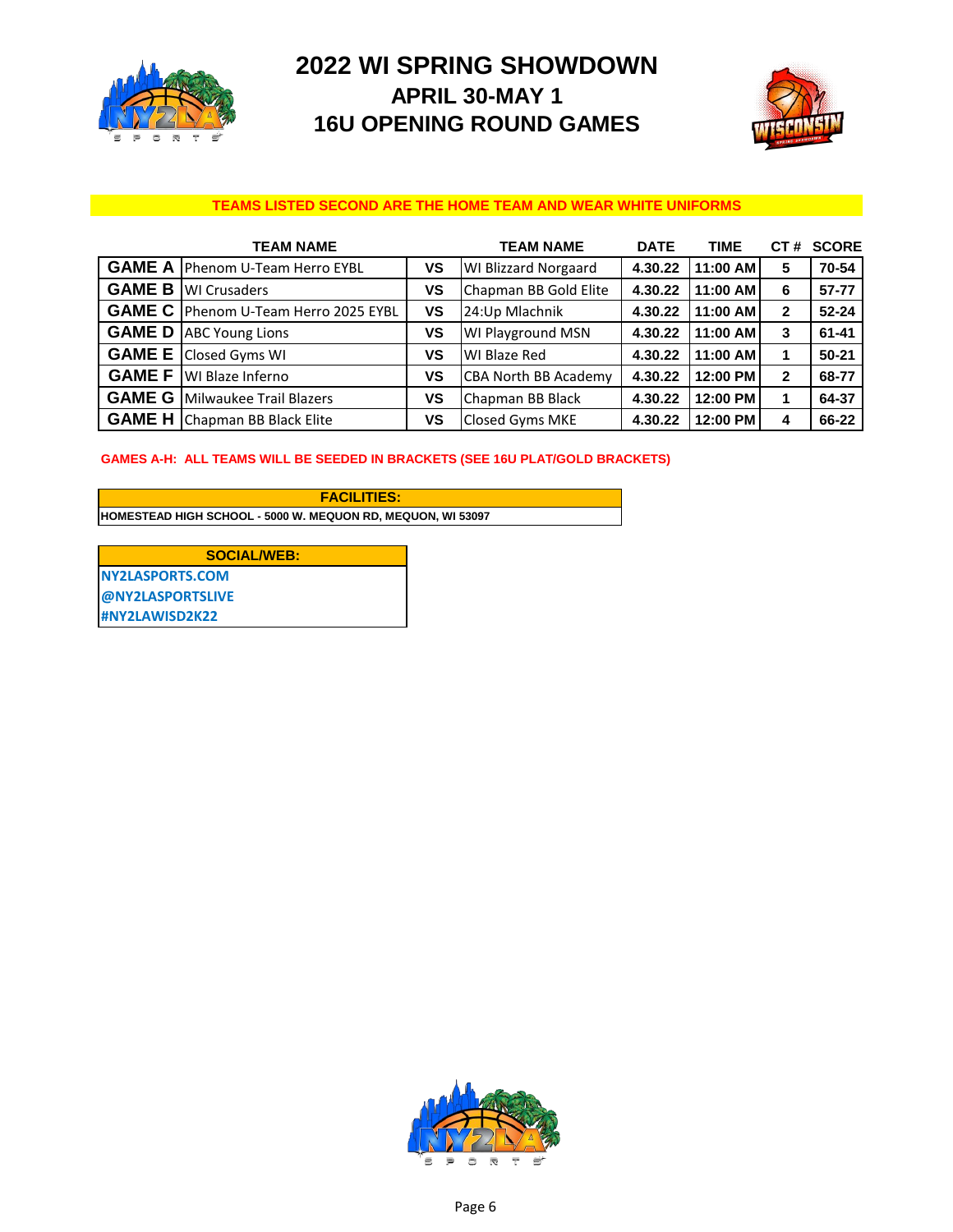

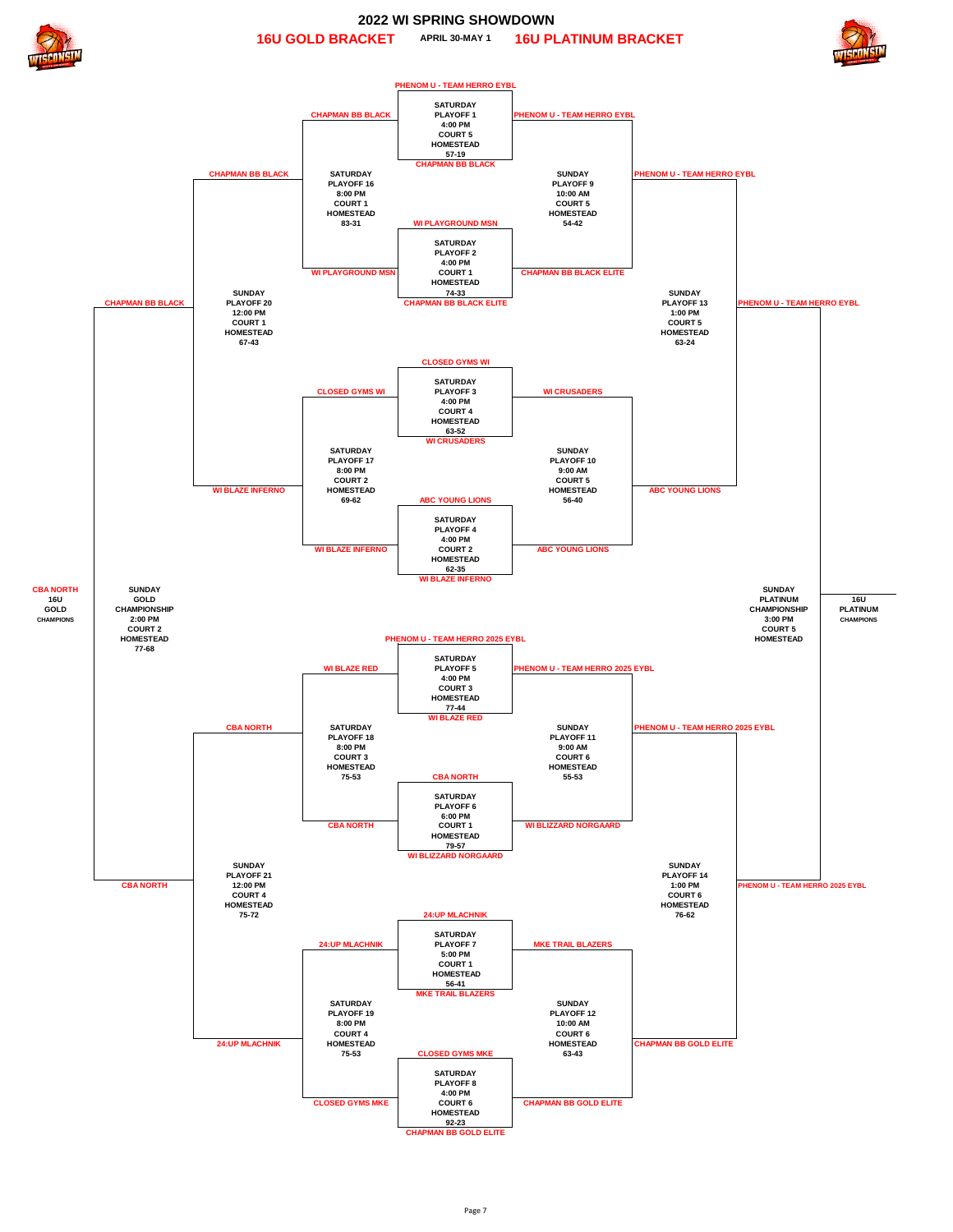

## **2022 WI SPRING SHOWDOWN 15U POOL KEY APRIL 30-MAY 1**



### **SEE 15U BRACKETS**

|    | POOL A                      |          |  |
|----|-----------------------------|----------|--|
|    | A1 24: Up Mlachnik          | -9       |  |
| A2 | <b>WI Crusaders Premier</b> | $1 + 15$ |  |

| <b>POOL B</b>                   |  |  |
|---------------------------------|--|--|
| <b>B1</b> Chapman BB Gold Elite |  |  |
| <b>B2</b> United Hoops          |  |  |

| POOL C                         |       |  |
|--------------------------------|-------|--|
| C1   Pro-Lane Team Herro       |       |  |
| C <sub>2</sub> Together As One | $+15$ |  |

| <b>POOL D</b>           | $+/-$ |       |  |
|-------------------------|-------|-------|--|
| D1   ABC Young Lions    |       | $+15$ |  |
| D2 CBA North BB Academy | $-15$ | $-15$ |  |

| POOL E                      |          |  |
|-----------------------------|----------|--|
| E1   Phenom University 2026 | $+15$ +1 |  |
| E2 MTXE Bergan              |          |  |

| <b>POOL F</b>       |       |       |  |
|---------------------|-------|-------|--|
| F1   WI Blaze Black | $-15$ | $-15$ |  |
| F2 Chapman BB Gold  |       | $+15$ |  |

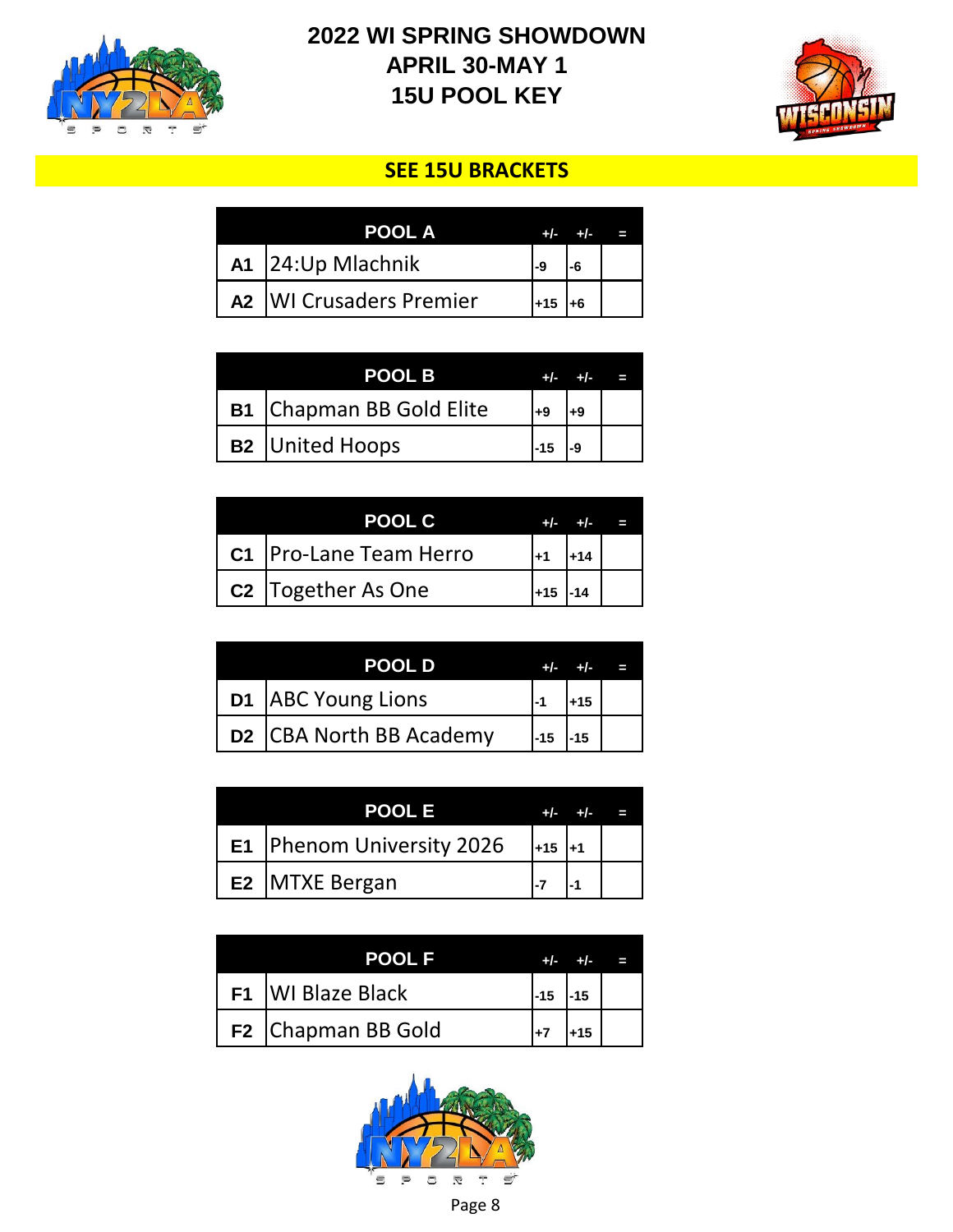#### **2022 WI SPRING SHOWDOWN**

**APRIL 30-MAY 1**





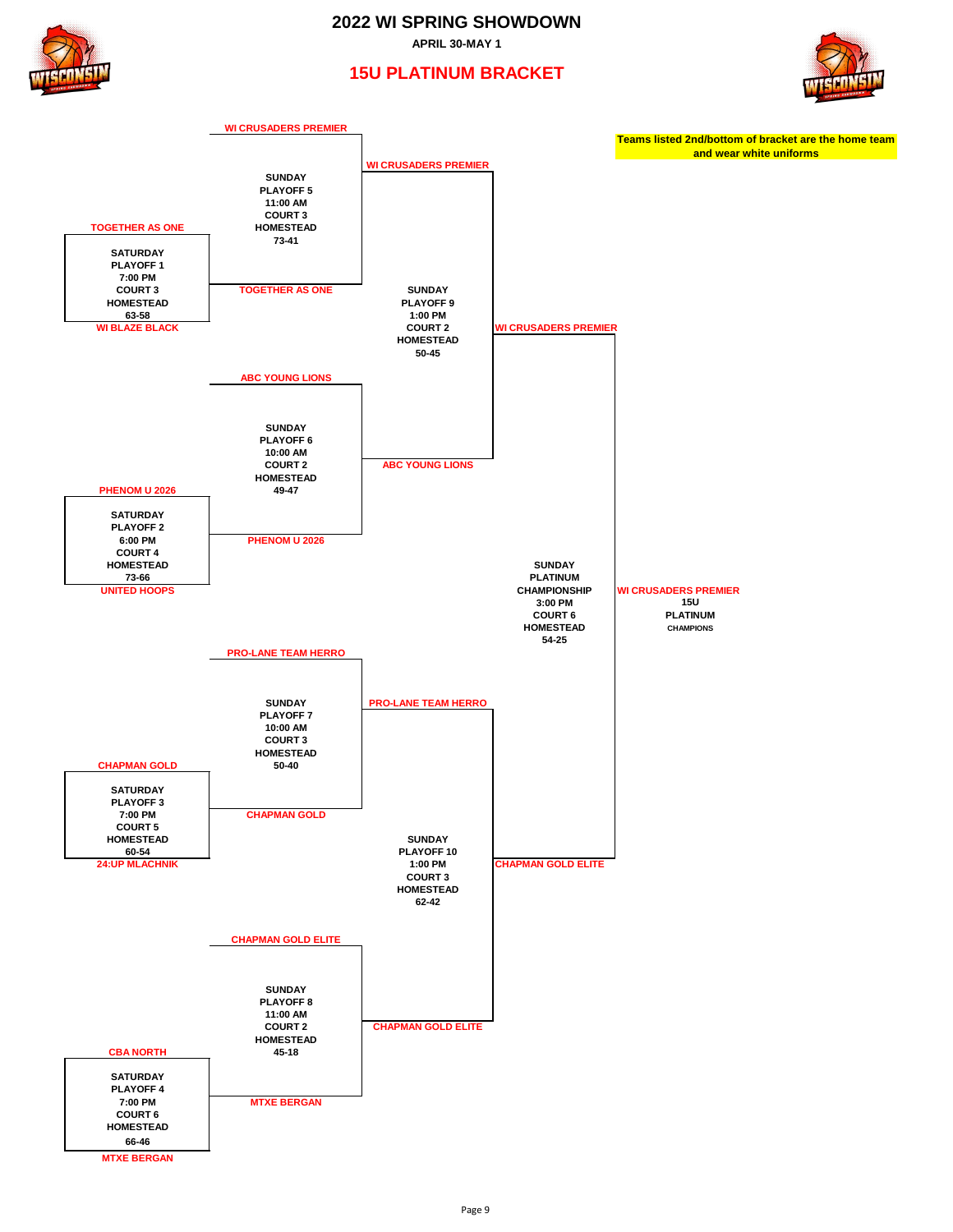

## **2022 WI SPRING SHOWDOWN APRIL 30-MAY 1 14U POOL KEY**



## **SEE 14U BRACKETS**

| POOL A                                      |       |  |
|---------------------------------------------|-------|--|
| A1 IRAS                                     | $+15$ |  |
| A2 CBA North BB Academy $\frac{1}{1+15}$ +7 |       |  |

|           | <b>POOL B</b>         |      |    |  |
|-----------|-----------------------|------|----|--|
| <b>B1</b> | <b>WI Blaze Black</b> | l-15 | ⊥າ |  |
| <b>B2</b> | <b>WI Focus Picco</b> | -15  |    |  |

| <b>POOL C</b>               |      |       |  |
|-----------------------------|------|-------|--|
| C1   ABC Young Lions        | l+2  | $+15$ |  |
| C <sub>2</sub> WI Blaze Red | l-15 |       |  |

| POOL D                    |       |          |  |
|---------------------------|-------|----------|--|
| D1   Together As One      | 1-2   | $-13$    |  |
| D <sub>2</sub> WI Wizards | $+15$ | $1 + 13$ |  |

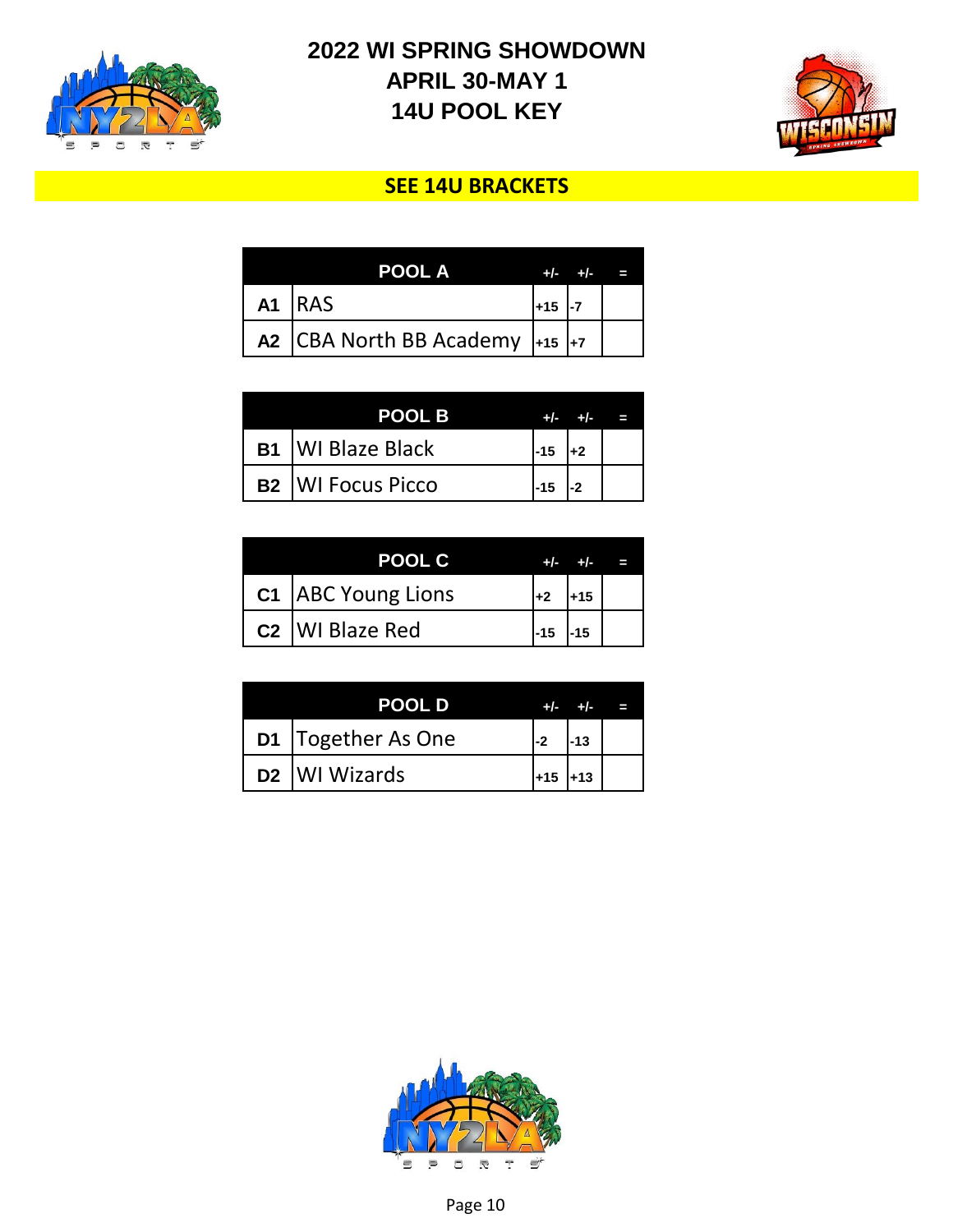**2022 WI SPRING SHOWDOWN**

**APRIL 30-MAY 1**



#### **14U PLATINUM BRACKET**



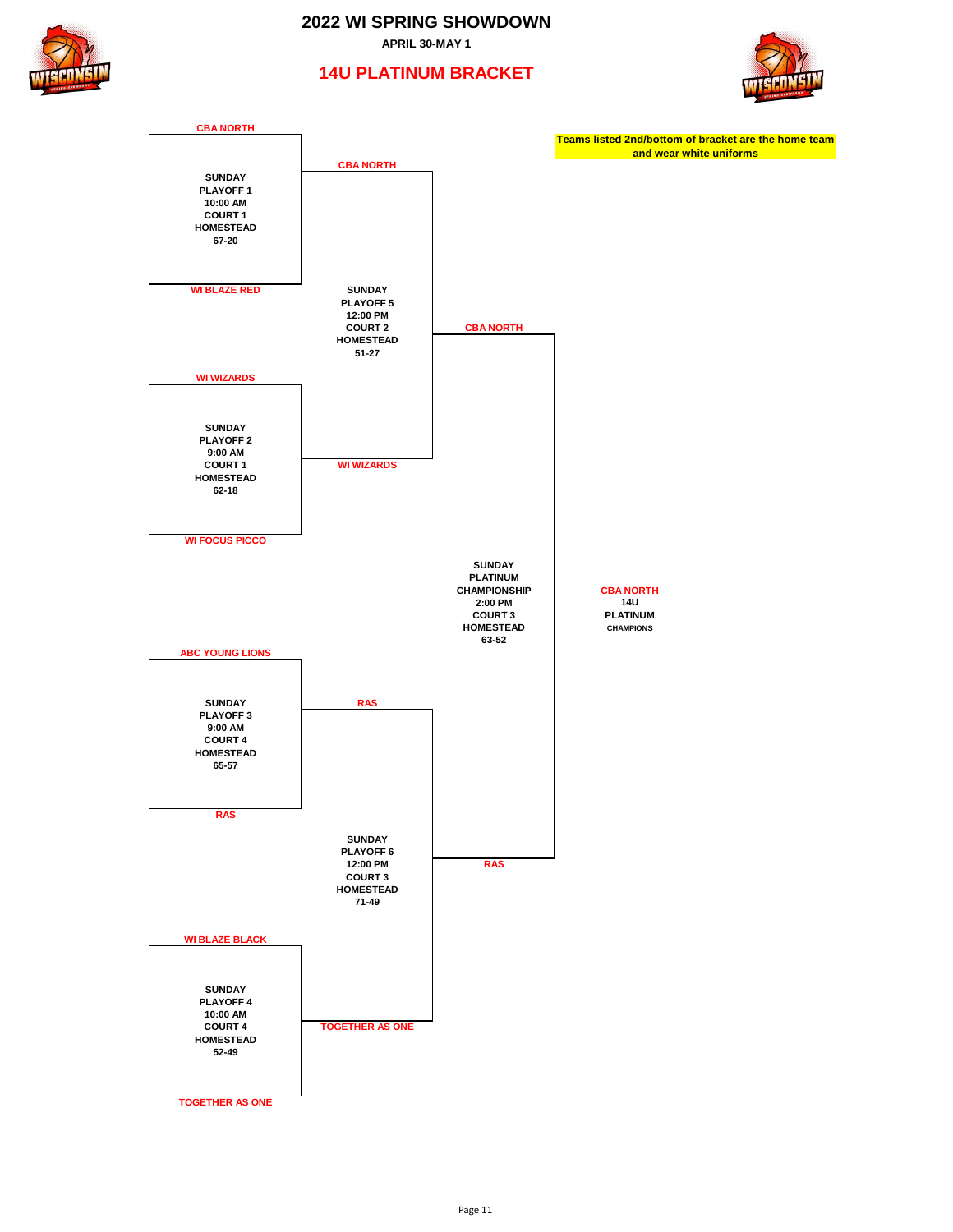

## **2022 WI SPRING SHOWDOWN APRIL 30-MAY 1 13U POOL KEY**



## **SEE 13U BRACKETS**

| POOL A              |       |       |  |
|---------------------|-------|-------|--|
| A1 Closed Gyms Walz | $+15$ | $+15$ |  |
| A2 24: Up Anderson  | $-15$ |       |  |
| A3   WI Blaze Black |       |       |  |

| <b>POOL B</b>               | —/—   |  |
|-----------------------------|-------|--|
| <b>B1</b> CBA North Academy | $-13$ |  |
| B <sub>2</sub> WI Swish     | l+15  |  |

| POOL C                        |           |  |
|-------------------------------|-----------|--|
| C1 Closed Gyms Kwas           | $+13$ +15 |  |
| C <sub>2</sub>   WI Blaze Red | $-15$     |  |